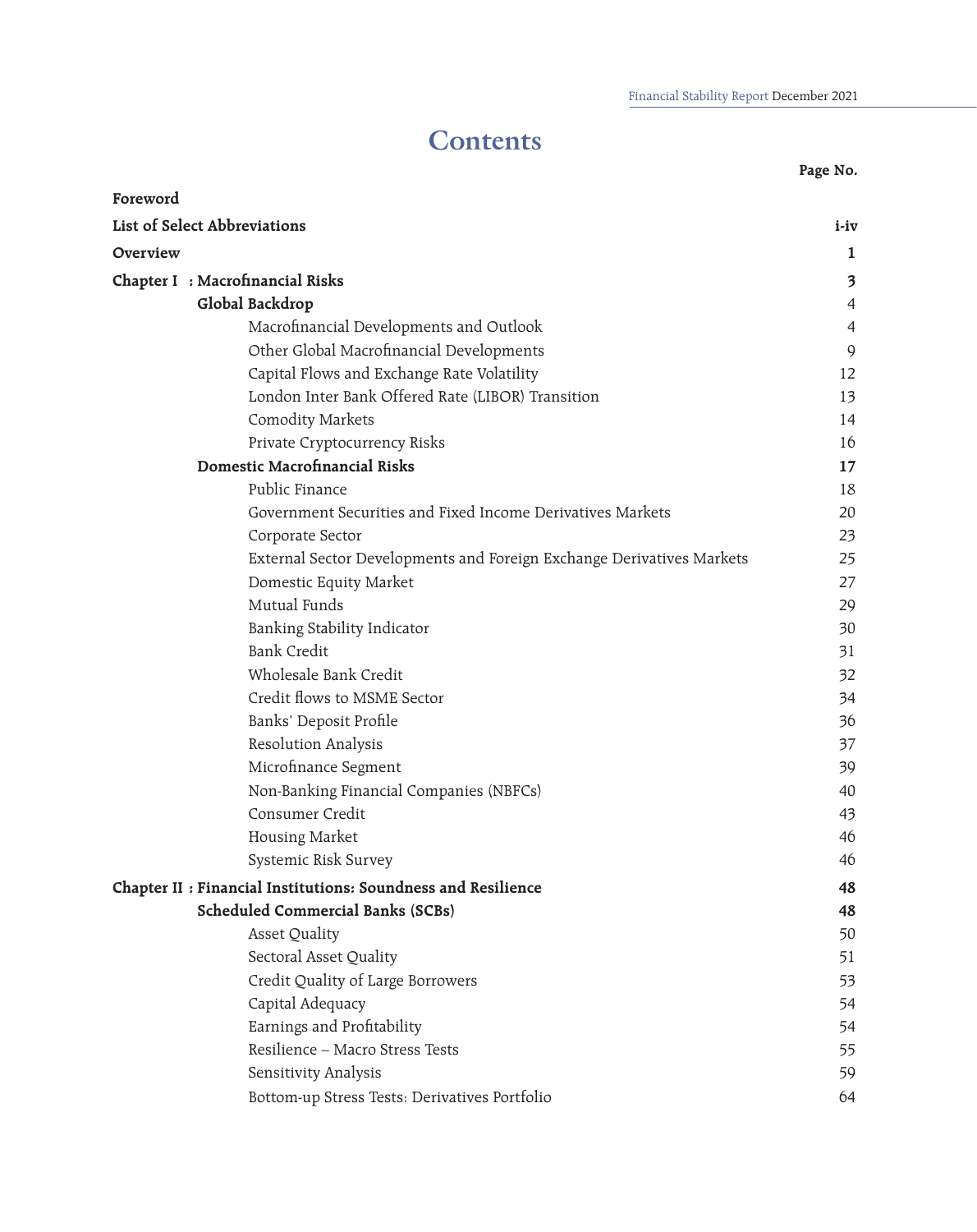|                                                                                   | Page No. |
|-----------------------------------------------------------------------------------|----------|
| Primary (Urban) Cooperative Banks                                                 | 65       |
| <b>Stress Testing</b>                                                             | 67       |
| <b>NBFCs</b>                                                                      | 67       |
| Stress Test - Credit Risk                                                         | 69       |
| Stress Test - Liquidity Risk                                                      | 70       |
| Interconnectedness                                                                | 71       |
| Financial System Network                                                          | 71       |
| Contagion Analysis                                                                | 77       |
| Chapter III: Regulatory Initiatives in the Financial Sector                       | 80       |
| Global Regulatory Developments and Assessments                                    | 80       |
| Lessons from the Pandemic                                                         | 80       |
| Systemic Resilience of Money Market Funds (MMFs)                                  | 81       |
| Pandemic Measures: Financial Stability Implications                               | 82       |
| Other International Regulatory Developments                                       | 82       |
| <b>Domestic Regulatory Developments</b>                                           | 84       |
| Initiatives from Regulators/Authorities                                           | 84       |
| Transfer of Loan Exposures                                                        | 84       |
| Securitisation of Standard Assets                                                 | 84       |
| Credit Risk Mitigation (CRM) for Derivative Transactions of Foreign Bank Branches | 85       |
| Scale Based Regulation for NBFCs                                                  | 85       |
| Opening of Current Accounts by Banks                                              | 85       |
| Retail Direct Scheme                                                              | 86       |
| <b>Customer Protection</b>                                                        | 86       |
| Integrated Ombudsman Scheme, 2021                                                 | 86       |
| Default Fund (DF) of CCIL                                                         | 86       |
| Fintech                                                                           | 87       |
| Enforcement                                                                       | 87       |
| Swing Pricing Framework for Mutual Fund Schemes<br><b>Other Developments</b>      | 88<br>89 |
| Deposit Insurance                                                                 | 89       |
| Corporate Insolvency Resolution Process                                           | 90       |
| Mutual Funds                                                                      | 91       |
| <b>Commodity Derivatives</b>                                                      | 91       |
| Corporate Bond Market                                                             | 92       |
| Credit Ratings                                                                    | 93       |
| Insurance                                                                         | 94       |
| Pension Funds                                                                     | 94       |
| Annex 1: Systemic Risk Survey                                                     | 96       |
| Annex 2: Methodologies                                                            | 101      |
| Annex 3: Important Regulatory Measures                                            | 116      |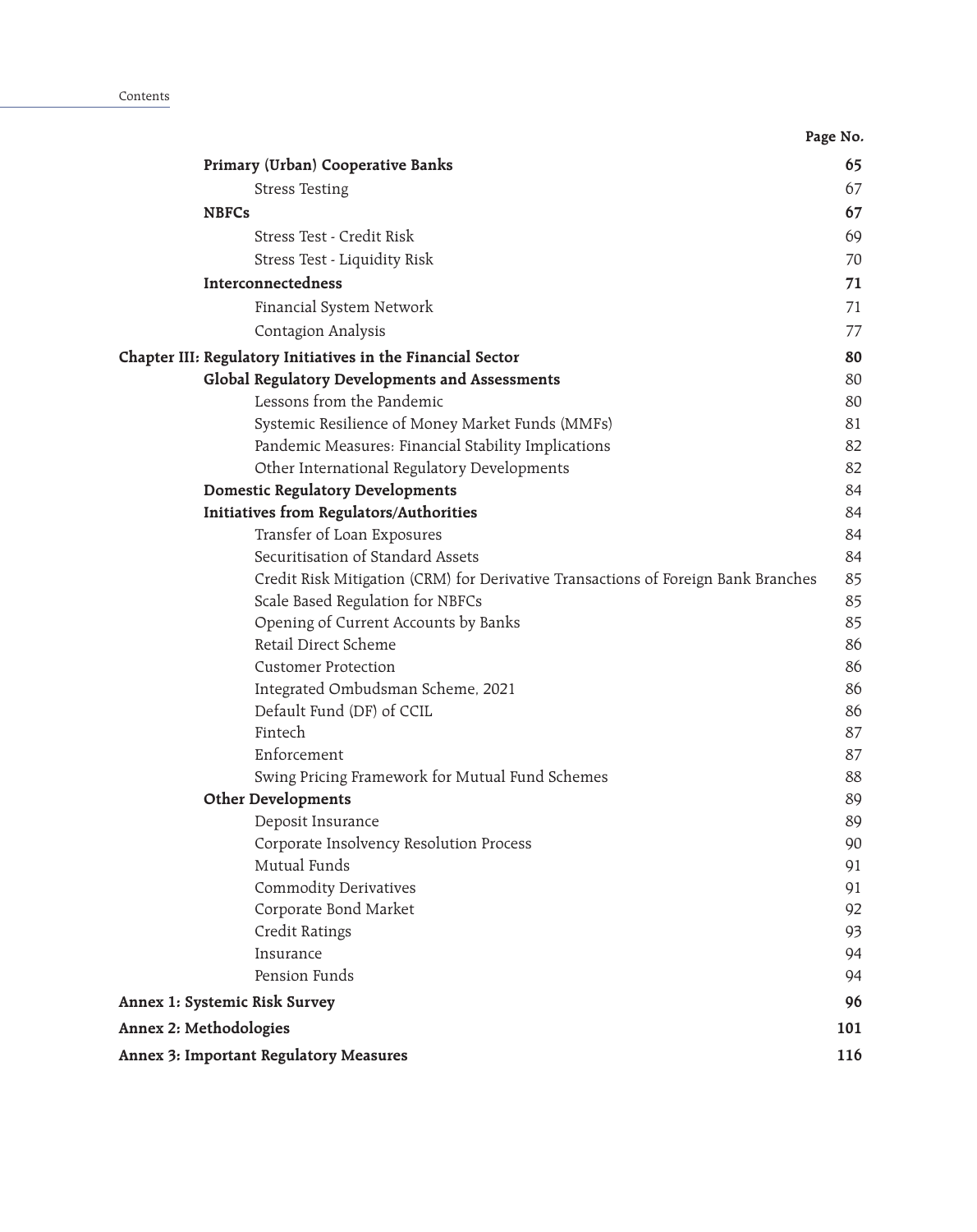| 20    |
|-------|
| 22    |
| 58    |
| 88    |
|       |
| 4     |
| 5     |
| 5     |
| 6     |
| 8     |
| $8\,$ |
| 8     |
| 9     |
| 9     |
| 10    |
| 10    |
| 10    |
| 11    |
| 11    |
| 11    |
| 12    |
| 12    |
| 13    |
| 13    |
| 14    |
| 15    |
| 15    |
| 15    |
| 15    |
| 18    |
| 19    |
| 19    |
| 20    |
| 21    |
| 23    |
|       |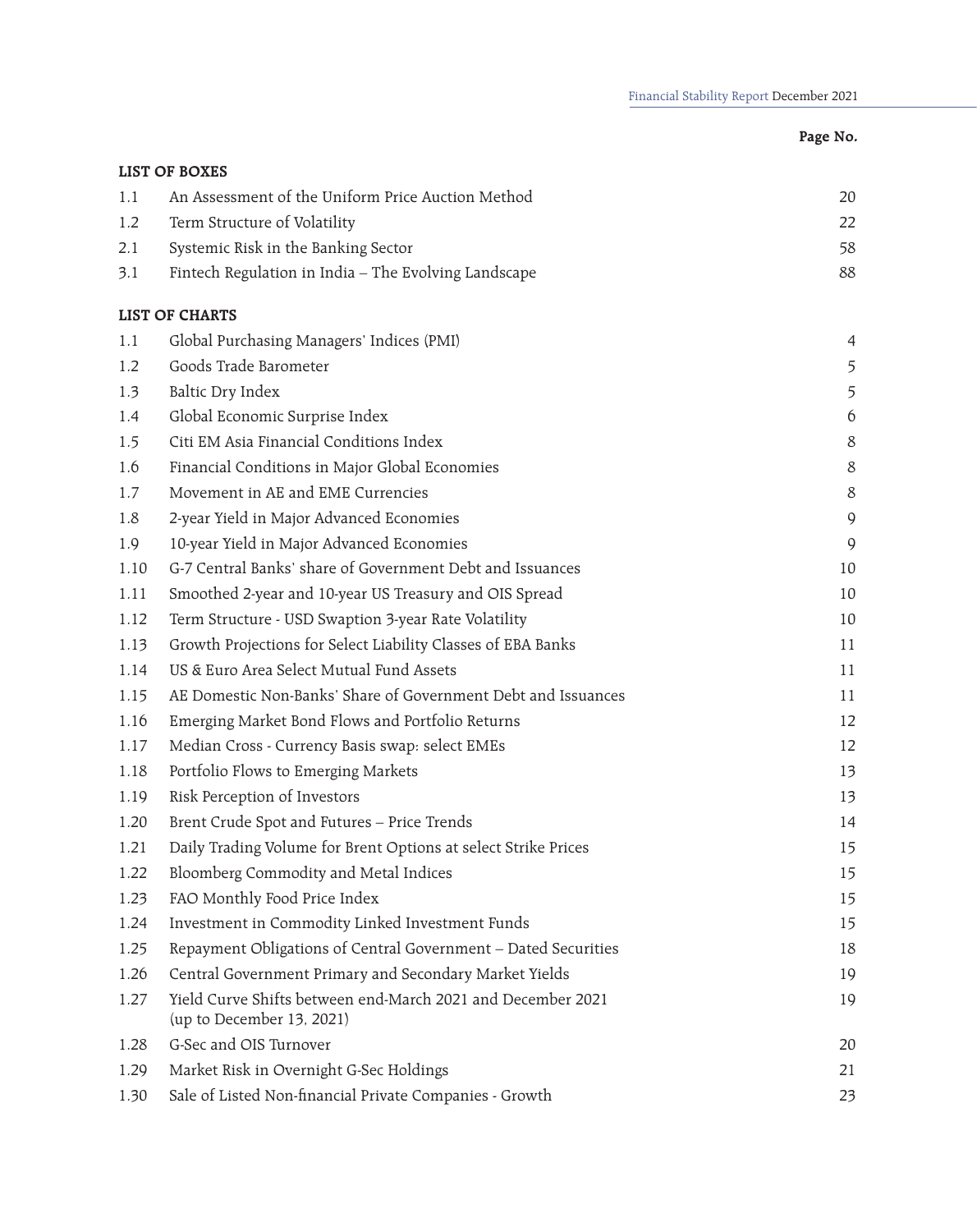| ாப |
|----|
|----|

| 1.31 | Operating Profit Margin - Listed Non-financial Private Companies                   | 23 |
|------|------------------------------------------------------------------------------------|----|
| 1.32 | Operating Profit Margin - Listed Private Manufacturing Companies by Borrower Size  | 24 |
| 1.33 | Leverage, Fixed Assets and Cash Holdings of Listed Private Manufacturing Companies | 24 |
| 1.34 | India's Balance of Payments                                                        | 25 |
| 1.35 | Foreign Portfolio Investment                                                       | 25 |
| 1.36 | USD-INR and 3-month Historical and Implied Volatility                              | 26 |
| 1.37 | Currencies Against the US Dollar                                                   | 26 |
| 1.38 | Deliverable and Non-Deliverable Daily Forward Trade Turnover                       | 27 |
| 1.39 | Offshore Outstanding Forwards                                                      | 27 |
| 1.40 | MIFOR-OIS Spreads                                                                  | 27 |
| 1.41 | <b>INR Swaptions</b>                                                               | 27 |
| 1.42 | Trend in Investments in the Equity Cash Segment                                    | 28 |
| 1.43 | 1-year Forward P/E Ratio over 10-year Averages                                     | 28 |
| 1.44 | Retail Participation in Equity Market (Ownership by Value)                         | 29 |
| 1.45 | AUMs of Open-ended Debt and Equity Funds                                           | 29 |
| 1.46 | MF's Investments in G-Sec /T-Bills/CBLO and Spread Products                        | 29 |
| 1.47 | Investor Profile of Debt Schemes                                                   | 29 |
| 1.48 | Investor Profile of Equity Schemes                                                 | 30 |
| 1.49 | Excess Return in Money Market Funds                                                | 30 |
| 1.50 | Corporate Bond Holdings of Mutual Funds                                            | 30 |
| 1.51 | 3-Year AAA Non-Financial Non-PSU Corporate YTM                                     | 30 |
| 1.52 | Banking Stability Map                                                              | 31 |
| 1.53 | Credit Growth - SCBs                                                               | 31 |
| 1.54 | Exposure Distribution of Non-PSU Non-Financial Obligors                            | 33 |
| 1.55 | Long Term Loan Ratings                                                             | 33 |
| 1.56 | <b>ECLGS Guarantees</b>                                                            | 34 |
| 1.57 | Bank Group-wise ECLGS Guarantee                                                    | 35 |
| 1.58 | Run-Off Profiles of Deposits                                                       | 36 |
| 1.59 | Deposit profiles of PVBs                                                           | 37 |
| 1.60 | SLR Maintenance by Bank Groups                                                     | 37 |
| 1.61 | Delay in Initiation of Insolvency for specific Creditor Cohorts                    | 38 |
| 1.62 | Growth in Microfinance Portfolio                                                   | 39 |
| 1.63 | Microfinance Segment - Impairment                                                  | 40 |
| 1.64 | Bank Credit to NBFCs / HFCs                                                        | 41 |
| 1.65 | CP Issuances of Private NBFCs                                                      | 41 |
| 1.66 | Inquiry Volumes by Product Category                                                | 43 |
| 1.67 | Inquiry Volumes by Lender Category                                                 | 43 |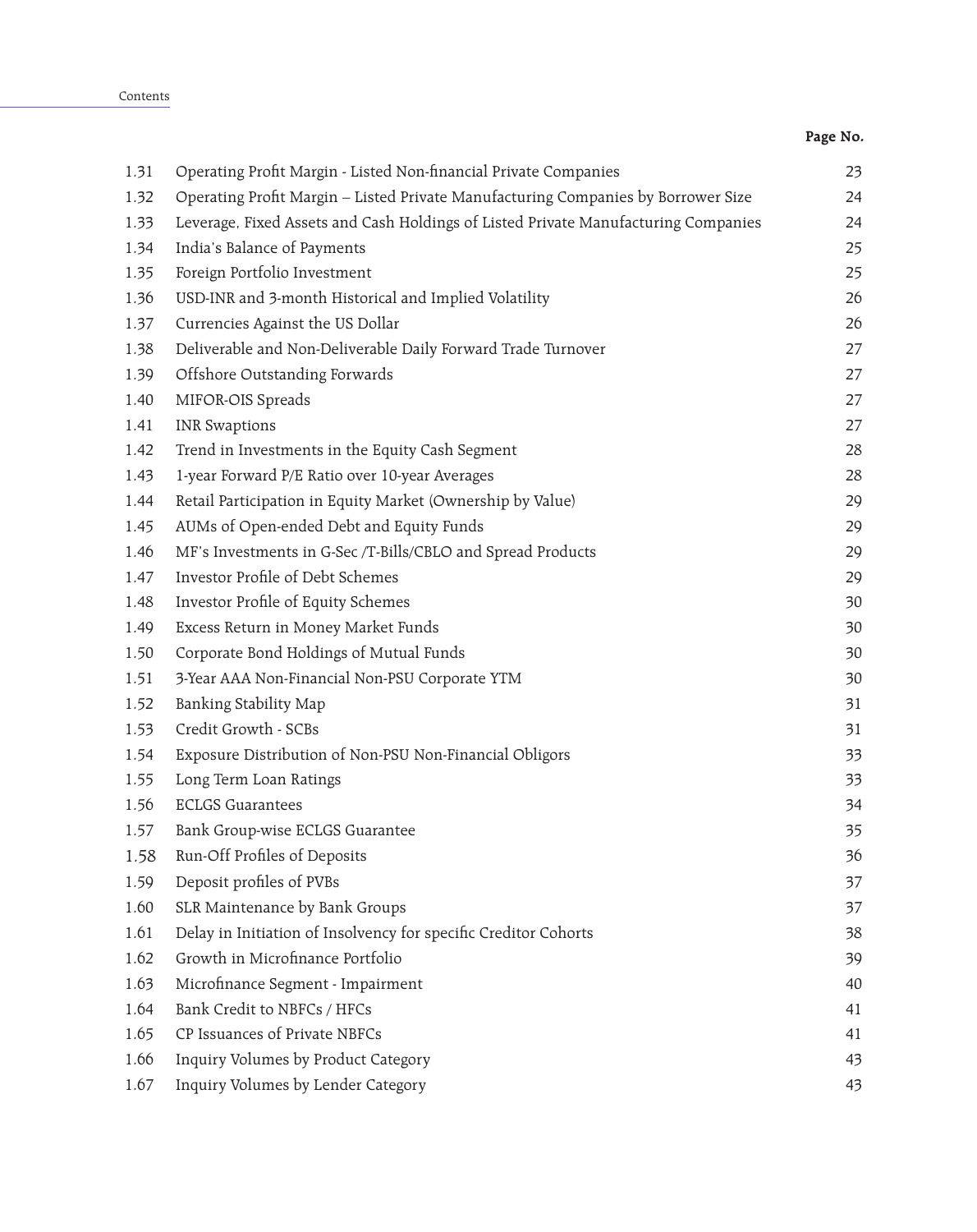| ٠ |  |
|---|--|
|---|--|

| 1.68 | Growth in Credit Active Consumers                                   | 43 |
|------|---------------------------------------------------------------------|----|
| 1.69 | Inquiry Volume by Risk Tier                                         | 44 |
| 1.70 | Approval Rates by Lender Category (per cent)                        | 45 |
| 1.71 | Growth in Outstanding Balances Across Lender Category               | 45 |
| 1.72 | House Sales, Launches and Unsold Inventory                          | 46 |
| 1.73 | Unsold Inventory and Inventory Overhang                             | 46 |
| 2.1  | Deposit and Credit Profile of SCBs                                  | 49 |
| 2.2  | New Loans by SCBs by Sector and Loan Type                           | 50 |
| 2.3  | Select Asset Quality Indicators                                     | 51 |
| 2.4  | Sectoral Asset Quality Indicators                                   | 52 |
| 2.5  | Select Asset Quality Indicators of Large Borrowers                  | 53 |
| 2.6  | Capital Adequacy                                                    | 54 |
| 2.7  | Select Performance Indicators of SCBs                               | 54 |
| 2.8  | Macroeconomic Scenario Assumptions for H2:2021-22 and H1:2022-23    | 56 |
| 2.9  | Projection of SCBs' GNPA Ratios                                     | 56 |
| 2.10 | <b>CRAR Projections</b>                                             | 57 |
| 2.11 | Projection of CET 1 Capital Ratio                                   | 57 |
| 2.12 | Credit Risk - Shocks and Outcomes                                   | 59 |
| 2.13 | Credit Concentration Risk: Individual Borrowers - Exposure          | 60 |
| 2.14 | Credit Concentration Risk: Group Borrowers - Exposure               | 60 |
| 2.15 | Credit Concentration Risk: individual Borrowers - Stressed Advances | 61 |
| 2.16 | Trading Book Portfolio: Bank-Group wise                             | 61 |
| 2.17 | Yield Curves and Shift in Yields Across Tenors since March 2021     | 62 |
| 2.18 | HTM Portfolio - Composition                                         | 63 |
| 2.19 | HTM Portfolio - Unrealised Gains as on September 30, 2021           | 63 |
| 2.20 | <b>Equity Price Risk</b>                                            | 64 |
| 2.21 | Liquidity - Risk Shocks and Outcomes                                | 64 |
| 2.22 | MTM of Total Derivatives Portfolio, Select Banks - September 2021   | 65 |
| 2.23 | Impact of Shocks on Derivatives Portfolio of Select Banks           | 65 |
| 2.24 | Credit Profile and Assets Quality Indicators of UCBs                | 66 |
| 2.25 | Stress Test of UCBs                                                 | 67 |
| 2.26 | Sectoral Deployment of Credit                                       | 67 |
| 2.27 | Share of Different NBFC Category in Gross Advances                  | 68 |
| 2.28 | Profile of P2P NBFCs                                                | 68 |
| 2.29 | Profitability and Capital Adequacy                                  | 68 |
| 2.30 | Sectoral GNPA of NBFCs                                              | 69 |
| 2.31 | NBFCs' Source of Funds                                              | 69 |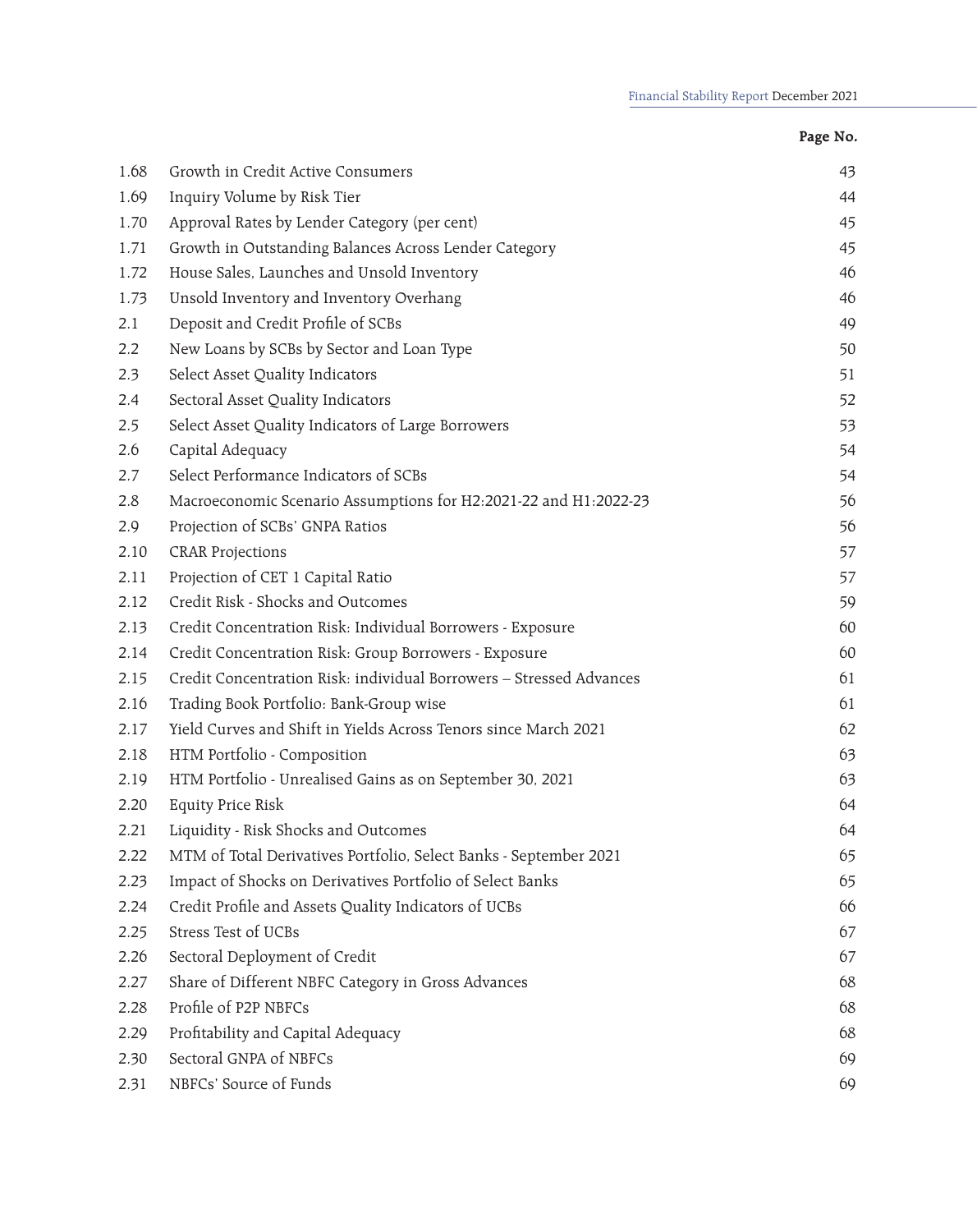Contents

|      |                                                                                          | Page No. |
|------|------------------------------------------------------------------------------------------|----------|
| 2.32 | Borrowings by NBFCs'                                                                     | 69       |
| 2.33 | Credit Risk in NBFCs - System Level                                                      | 70       |
| 2.34 | Bilateral Exposures between Entities in the Financial System                             | 71       |
| 2.35 | Network Plot of the Financial System - September 2021                                    | 72       |
| 2.36 | Net Receivable $(+ve)$ / Payables $(-ve)$ by Institutions                                | 72       |
| 2.37 | Inter-Bank Market                                                                        | 72       |
| 2.38 | Different Bank Groups in the Inter-Bank Market - September 2021                          | 73       |
| 2.39 | Composition of fund Based Inter-Bank Market                                              | 73       |
| 2.40 | Network Structure of the Indian Banking System (SCBs + SFBs + SUCBs) - September 2021    | 74       |
| 2.41 | Connectivity Statistics of the Banking System (SCBs)                                     | 74       |
| 2.42 | Gross Receivable of AMC-MFs from the Financial Systems                                   | 75       |
| 2.43 | Gross Receivable of Insurance Companies from the Financial System                        | 75       |
| 2.44 | Gross Payables of AIFIs to the Financial System                                          | 76       |
| 2.45 | Gross Payables of NBFCs to the Financial System                                          | 76       |
| 2.46 | Gross Payables of HFCs to the Financial System                                           | 77       |
| 2.47 | Contagion Impact of Macroeconomic Shocks (Solvency Contagion)                            | 79       |
| 3.1  | Analysis of Aggregate Liquidity Buffer Maintained by Three Global Central Counterparties | 81       |
| 3.2  | Category of Complaints in Banking Ombudsman Offices                                      | 86       |
| 3.3  | Domestic and International Commodity Futures Indices                                     | 91       |
| 3.4  | Movement in Select Sectoral Indices in Commodity Derivatives                             | 91       |
| 3.5  | Commodity Derivatives Turnover at Exchanges                                              | 92       |
| 3.6  | Fund Raised through Primary Market                                                       | 92       |
| 3.7  | Issuance of CPs and NCDs                                                                 | 92       |
| 3.8  | Rating-wise Issuance of CPs and Listed NCDs                                              | 93       |
| 3.9  | Category- wise Issuers and Subscribers of Corporate Bonds                                | 93       |
| 3.10 | Listed Debt Issues by Rating Actions                                                     | 93       |
| 3.11 | Distribution of Rating Downgrades - Sector-wise                                          | 94       |
| 3.12 | First Year Premium Growth - Life Insurance                                               | 94       |
| 3.13 | Growth in Total Premium - Life Insurance                                                 | 94       |
| 3.14 | NPS and APY Subscribers - Sector-wise                                                    | 94       |
| 3.15 | NPS and APY AUM-Sector-wise                                                              | 95       |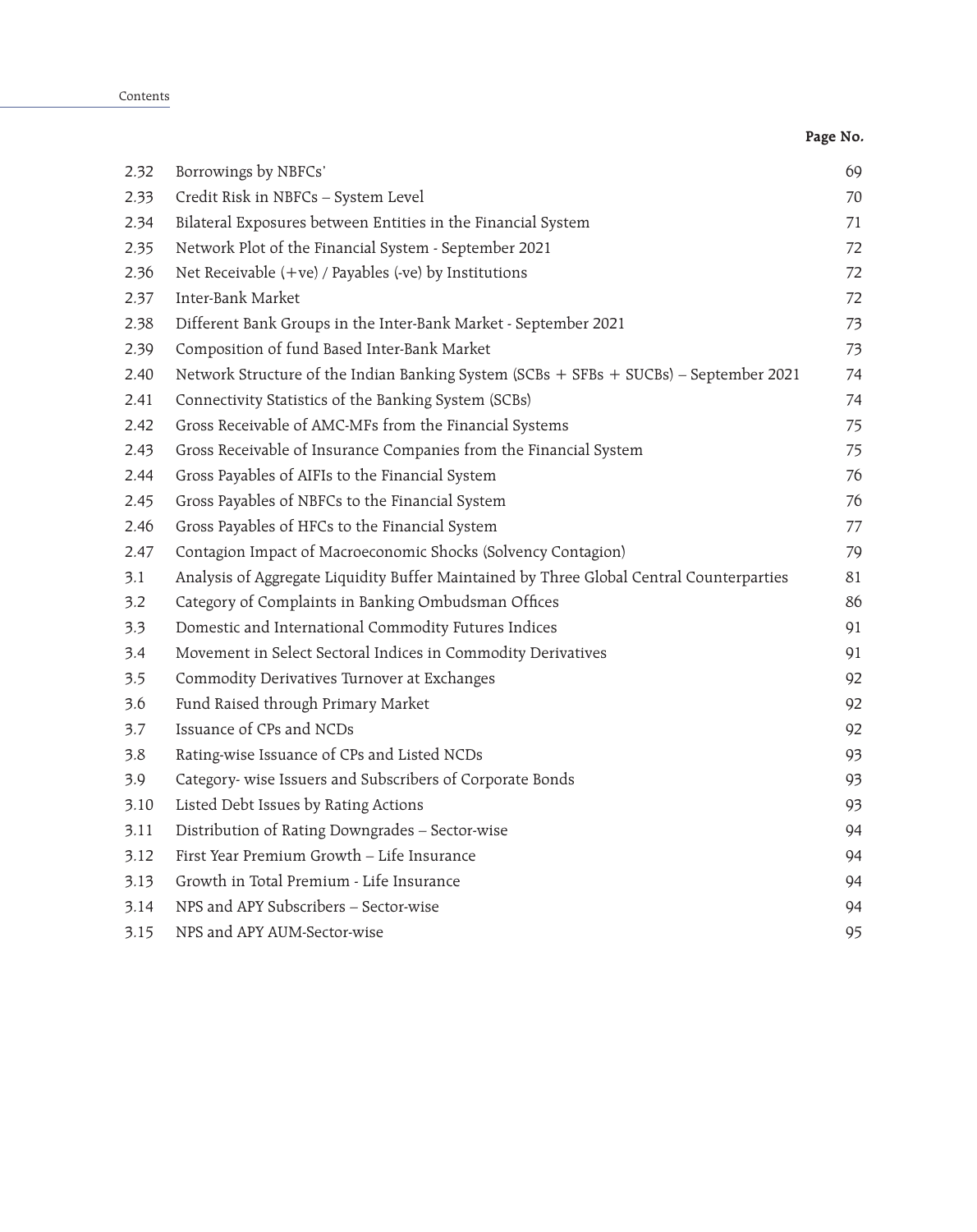|      | <b>LIST OF TABLES</b>                                                                                                       |               |
|------|-----------------------------------------------------------------------------------------------------------------------------|---------------|
| 1.1  | Growth Projection for 2021-2023                                                                                             | 6             |
| 1.2  | General Government Fiscal Balance, 2019-26: Overall Balance                                                                 | $\mathcal{Q}$ |
| 1.3  | Cross-border Banking Flows to Non-Bank Entities of EMDEs                                                                    | 12            |
| 1.4  | Percentage DV01 Contributed by RFRs - Currency Wise                                                                         | 13            |
| 1.5  | US Reported RFR Linked Interest Rate Derivatives                                                                            | 14            |
| 1.6  | CPI Inflation in Select Advanced Economies                                                                                  | 14            |
| 1.7  | Fiscal Indicators - Central Government                                                                                      | 18            |
| 1.8  | Market Borrowings by the Centre and States                                                                                  | 18            |
| 1.9  | Incremental Holdings of Dated G-Secs and SDLs: H1:2021-22                                                                   | 19            |
| 1.10 | Dated G-Secs and SDLs - Investor Profile                                                                                    | 19            |
| 1.11 | Bank Group - wise Incremental HTM Holdings, H1:2021-22                                                                      | 19            |
| 1.12 | International Banking Flows to India                                                                                        | 26            |
| 1.13 | Valuation Matrices                                                                                                          | 28            |
| 1.14 | Sectoral Share in Incremental Credit by SCBs                                                                                | 31            |
| 1.15 | Growth in Wholesale Credit to PSUs                                                                                          | 32            |
| 1.16 | Aggregate Mobilisation of Funds                                                                                             | 32            |
| 1.17 | Growth in Wholesale Credit to Non-PSU Non-financial Companies                                                               | 32            |
| 1.18 | SMA Transition Matrix of Wholesale Portfolios - Non-PSU Non-financial Obligors December<br>-19 to September-21              | 33            |
| 1.19 | SMA Transition Matrix of Wholesale Portfolios - Non-PSU Non-financial Obligors June-21 to<br>September-21                   | 33            |
| 1.20 | Bank Credit to MSME Sector                                                                                                  | 34            |
| 1.21 | <b>ECLGS Guarantee Disbursement</b>                                                                                         | 34            |
| 1.22 | Bank Group-wise Restructuring of MSME portfolio                                                                             | 35            |
| 1.23 | Bank Group-wise SMA Distribution of MSME Portfolio                                                                          | 35            |
| 1.24 | Borrowers Transition Matrix (September2020 - September 2021)                                                                | 36            |
| 1.25 | Recovery Rates and Delay in Various Stages in a Select Sample of Cases Resolve between<br>September 2019 and September 2021 | 38            |
| 1.26 | One-Year Transition Rate in Wholesale Substandard and Doubtful Assets                                                       | 38            |
| 1.27 | NPA Composition of PSBs and PVBs Combined                                                                                   | 39            |
| 1.28 | Asset Growth of Select NBFCs - A Segmental View                                                                             | 40            |
| 1.29 | Gross CP Issuances by Select NBFCs                                                                                          | 42            |
| 1.30 | Weighted Average Maturity of Issuances of Select NBFCs                                                                      | 42            |
| 1.31 | Share of CP Outstanding in Aggregate Liability of Select NBFCs                                                              | 42            |
| 1.32 | Intra-month CP Related Outflows                                                                                             | 42            |
| 1.33 | Consumer Distribution by Risk Tier and Lender Category                                                                      | 44            |
| 1.34 | PSB Origination by Risk Tier                                                                                                | 44            |